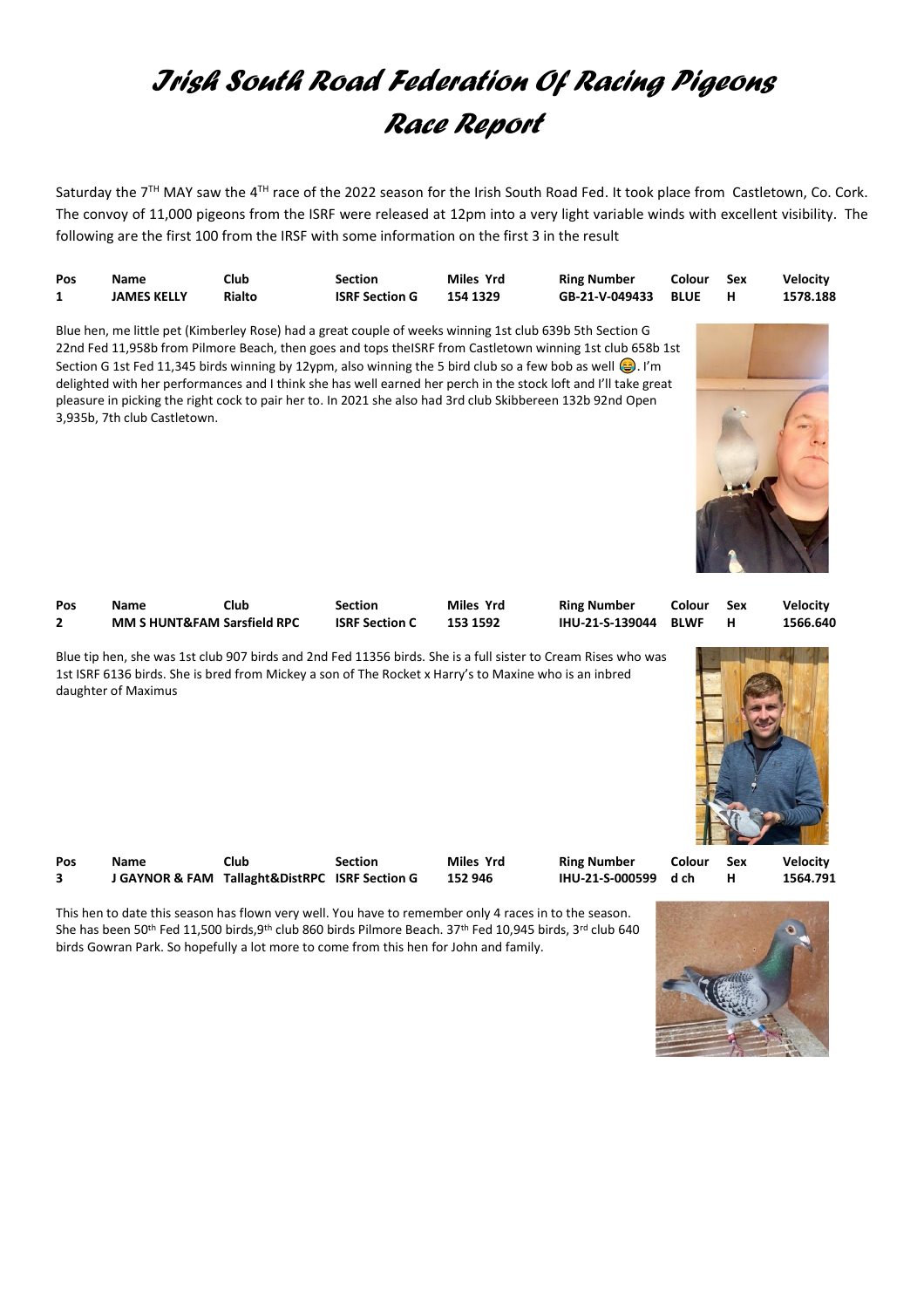| Pos | Name                                | Club                                                     | <b>Section</b>        | Miles | Yrd  | <b>Ring Number</b> | Colour         | Sex         | <b>Velocity</b> |
|-----|-------------------------------------|----------------------------------------------------------|-----------------------|-------|------|--------------------|----------------|-------------|-----------------|
| 4   | <b>KIERON DOYLE</b>                 | Tallaght & District RPC ISRF Section G                   |                       | 152   | 1130 | IHU-21-S-073486    | cheq           | C           | 1564.496        |
| 5   | BEGLEY, SON&CREY                    | Tallaght & District RPC ISRF Section G                   |                       | 150   | 1076 | IHU-21-S-072303    | cheq           | C           | 1562.948        |
| 6   | TNT KAVANAGH                        | Sarsfield RPC                                            | <b>ISRF Section C</b> | 153   | 677  | IHU-20-S-102650    | <b>BLUE</b>    | C           | 1562.854        |
| 7   | <b>JAMES KELLY</b>                  | Rialto                                                   | <b>ISRF Section G</b> | 154   | 1329 | IHU-20-S-043966    | <b>BLUE</b>    | н           | 1562.346        |
| 8   | R & J NOLAN                         | Clondalkin RPC                                           | <b>ISRF Section C</b> | 152   | 1727 | IHU-21-S-060537    | <b>CHEQ</b>    | $\mathsf C$ | 1562.060        |
| 9   | THOMAS MCLOUGHLINFinglas RPC        |                                                          | <b>ISRF Section F</b> | 158   | 351  | IHU-20-S-061676    | <b>BLUE</b>    | C           | 1561.587        |
|     | BEGLEY, SON&CREY                    | Tallaght & District RPC ISRF Section G                   |                       | 150   | 1076 |                    | blue           | C           | 1561.260        |
| 10  |                                     |                                                          |                       |       |      | IHU-21-S-070760    |                | H           |                 |
| 11  | <b>GANNONN BODEN</b>                | Dublin South West                                        | <b>ISRF Section G</b> | 155   | 265  | IHU-21-S-017202    | <b>BLUE</b>    |             | 1559.629        |
| 12  | P HOLMES                            | Rialto                                                   | <b>ISRF Section G</b> | 155   | 1230 | IHU-21-S-003472    | RED            | н           | 1559.203        |
| 13  | <b>TOMMY NELSON</b>                 | Ballymun Rpc                                             | <b>ISRF Section F</b> | 159   | 716  | IHU-21-S-063172    | <b>BPD</b>     | Н           | 1556.915        |
| 14  | JAMES BOLAND & DTR Finglas RPC      |                                                          | <b>ISRF Section F</b> | 158   | 989  | IHU-20-S-062262    | <b>BLUE</b>    | C           | 1556.726        |
| 15  | <b>CULLY &amp; GROGAN</b>           | <b>Finglas RPC</b>                                       | <b>ISRF Section F</b> | 157   | 1698 | IHU-21-S-117110    | CHPD           | Н           | 1556.071        |
| 16  | JAMES BOLAND & DTR Finglas RPC      |                                                          | <b>ISRF Section F</b> | 158   | 989  | IHU-20-S-062237    | <b>BLUE</b>    | C           | 1556.002        |
| 17  | <b>KEEGAN &amp; DARLING</b>         | Donnycarney                                              | <b>ISRF Section D</b> | 159   | 937  | IHU-21-S-000517    | CHEQ PD        | н           | 1555.971        |
| 18  | <b>KEEGAN &amp; DARLING</b>         | Donnycarney                                              | <b>ISRF Section D</b> | 159   | 937  | IHU-20-S-003115    | CHEQ PD        | н           | 1555.828        |
| 19  | <b>CULLY &amp; GROGAN</b>           | <b>Finglas RPC</b>                                       | <b>ISRF Section F</b> | 157   | 1698 | IHU-21-S-117107    | <b>BLUE</b>    | C           | 1554.766        |
| 20  | <b>RAY MCGLUE</b>                   | <b>Ballymun Rpc</b>                                      | <b>ISRF Section F</b> | 159   | 896  | IHU-21-S-063656    | GRIZ           | н           | 1554.463        |
| 21  | BEGLEY, SON&CREY                    | Tallaght & District RPC ISRF Section G                   |                       | 150   | 1076 | IHU-21-S-070726    | bl pd          | C           | 1554.394        |
| 22  | <b>KEEGAN &amp; DARLING</b>         | Donnycarney                                              | <b>ISRF Section D</b> | 159   | 937  | IHU-21-S-018730    | CHEQ PD        | н           | 1554.392        |
| 23  | PAT BYRNE&FAM                       | Sarsfield RPC                                            | <b>ISRF Section C</b> | 155   | 220  | GB-21-D-019983     | WF             | C           | 1554.341        |
| 24  | BEGLEY, SON&CREY                    | Tallaght & District RPC ISRF Section G                   |                       | 150   | 1076 | IHU-21-S-072308    | cheq           | C           | 1554.242        |
| 25  | E BARRY<br><b>Dublin North East</b> |                                                          | <b>ISRF Section N</b> | 163   | 733  | IHU-21-S-007862    | <b>BLUE</b>    | Н           | 1553.825        |
| 26  | <b>D &amp; S MCGUIRK</b>            | Clondalkin RPC                                           | <b>ISRF Section C</b> | 151   | 360  | IHU-21-S-060459    | <b>BLUE</b>    | H           | 1553.683        |
| 27  | J GAYNOR & FAMILY                   | Tallaght & District RPC ISRF Section G                   |                       | 152   | 946  | IHU-21-S-072907    | b ch           | Н           | 1553.173        |
| 28  | <b>KEEGAN &amp; DARLING</b>         | Donnycarney                                              | <b>ISRF Section D</b> | 159   | 937  | IHU-21-S-018877    | <b>BLUE</b>    | Н           | 1552.816        |
| 29  | J GAYNOR & FAMILY                   | Tallaght & District RPC ISRF Section G                   |                       | 152   | 946  | GB-21-D-013515     | b ch           | Н           | 1552.425        |
| 30  | J AYLMER                            | Cabra                                                    | <b>ISRF Section F</b> | 156   | 1357 | GB-20-P-009596     | BL             | Н           | 1552.276        |
| 31  | JAMES BOLAND & DTR Finglas RPC      |                                                          | <b>ISRF Section F</b> | 158   | 989  | IHU-20-S-084899    | <b>BLUE</b>    | н           | 1552.252        |
| 32  | <b>TOM REDMOND</b>                  | Dublin South West                                        | <b>ISRF Section G</b> | 155   | 232  | GB-21-V-049267     | <b>BLUE</b>    | Н           | 1552.200        |
| 33  | THOMAS MCLOUGHLINFinglas RPC        |                                                          | <b>ISRF Section F</b> | 158   | 351  | IHU-21-S-089515    | <b>BLUE</b>    | Н           | 1552.156        |
| 34  | W KELLY & SON                       | Rialto                                                   | <b>ISRF Section G</b> | 155   | 415  | IHU-20-S-000550    | <b>BLUE</b>    | C           | 1551.770        |
| 35  | J NASH                              | Cabra                                                    | <b>ISRF Section F</b> | 157   | 592  | IHU-21-S-052512    | BL             | C           | 1550.749        |
| 36  | P DANDY & B BOSHELL Clondalkin RPC  |                                                          | <b>ISRF Section C</b> | 153   | 957  | IHU-21-S-058826    | <b>BLUE</b>    | Н           | 1550.561        |
| 37  | P DANDY & B BOSHELL Clondalkin RPC  |                                                          | <b>ISRF Section C</b> | 153   | 957  | IHU-21-S-058842    | <b>RED</b>     | Н           | 1550.561        |
| 38  |                                     | J&ESHANNON&FAMILY Northside And District ISRF Section N  |                       | 161   | 1386 | IHU-21-S-092010    | <b>BLUE</b>    | C           | 1550.842        |
| 39  | LIAM DONNELLY&SON Finglas RPC       |                                                          | <b>ISRF Section F</b> | 157   | 1175 | IHU-21-S-089852    | <b>CHEQ</b>    | C           | 1550.107        |
| 40  | MM S HUNT&FAM                       | Sarsfield RPC                                            | <b>ISRF Section C</b> | 153   | 1592 | IHU-21-S-139069    | <b>BLUE</b>    | Н           | 1550.054        |
| 41  | <b>JOHN DALY</b>                    | Clondalkin RPC                                           | <b>ISRF Section C</b> | 153   | 643  | IHU-21-S-060989    | <b>BLUE</b>    | н           | 1549.945        |
| 42  | <b>KEEGAN &amp; DARLING</b>         | Donnycarney                                              | <b>ISRF Section D</b> | 159   | 937  | IHU-21-S-131607    | <b>BLUE PD</b> | н           | 1549.674        |
| 43  | <b>D BROWNE</b>                     | Northside And District ISRF Section N                    |                       | 161   | 909  | IHU-20-S-076763    | <b>B PIED</b>  | н           | 1549.291        |
| 44  | <b>DEREK ENNIS &amp; SON</b>        | <b>Ballymun Rpc</b>                                      | <b>ISRF Section F</b> | 159   | 1265 | IHU-20-S-109307    | <b>CHEQ</b>    | C           | 1548.646        |
| 45  | M. WALSH                            | Donnycarney                                              | <b>ISRF Section D</b> | 159   | 1426 | IHU-20-S-120515    | CHEQ PD        | н           | 1548.417        |
| 46  | JAMES BOLAND & DTR Finglas RPC      |                                                          | <b>ISRF Section F</b> | 158   | 989  | IHU-20-S-062290    | <b>BLUE</b>    | Н           | 1548.376        |
| 47  | MR JOHN CALLAN                      | North Kildare                                            | <b>ISRF Section C</b> | 142   | 695  | IHU-20-S-084853    | Blue           | н           | 1548.120        |
| 48  |                                     | WHELAN BROS & SON Tallaght & District RPC ISRF Section G |                       | 152   | 80   | IHU-21-S-071749    | cheq           | С           | 1547.865        |
| 49  | RED' EMER' & KAV'                   | Ballymun Rpc                                             | <b>ISRF Section F</b> | 159   | 1235 | IHU-21-S-139096    | <b>BLUE</b>    | С           | 1547.770        |
| 50  | CUREDALEBROS&NEPH Rialto            |                                                          | <b>ISRF Section G</b> | 155   | 353  | IHU-19-S-089579    | <b>BLUE</b>    | н           | 1547.755        |
| 51  | <b>DEREK CUMMINS</b>                | Finglas RPC                                              | <b>ISRF Section F</b> | 158   | 202  | GB-21-P-011873     | <b>BLUE</b>    | С           | 1547.444        |
| 52  | <b>ALAN FARRELL</b>                 | Finglas RPC                                              | <b>ISRF Section F</b> | 159   | 423  | IHU-21-S-062555    | <b>BLUE</b>    | С           | 1547.444        |
| 53  | <b>ALAN FARRELL</b>                 | <b>Finglas RPC</b>                                       | <b>ISRF Section F</b> | 159   | 423  | IHU-20-S-106753    | <b>CHEQ</b>    | Н           | 1547.417        |
| 54  |                                     | Finglas RPC                                              | <b>ISRF Section F</b> | 159   | 423  |                    | <b>CHEQ</b>    | Н           | 1547.275        |
|     | <b>ALAN FARRELL</b>                 |                                                          |                       |       |      | IHU-19-S-106741    |                |             |                 |
| 55  | C BRENNAN                           | Cabra                                                    | <b>ISRF Section F</b> | 157   | 605  | IHU-21-S-131871    | BL             | $\mathsf C$ | 1547.218        |
| 56  | <b>M MCMANUS</b>                    | Cabra                                                    | <b>ISRF Section F</b> | 157   | 1396 | IHU-20-S-027543    | BL             | C           | 1546.746        |
| 57  | E BARRY                             | Dublin North East                                        | <b>ISRF Section N</b> | 163   | 733  | IHU-20-S-053381    | PIED           | Н           | 1546.722        |
| 58  | E BARRY                             | Dublin North East                                        | <b>ISRF Section N</b> | 163   | 733  | IHU-20-S-053342    | <b>CHEQ</b>    | С           | 1546.584        |
| 59  | <b>DEREK CUMMINS</b>                | <b>Finglas RPC</b>                                       | <b>ISRF Section F</b> | 158   | 202  | GB-19-H-012448     | <b>CHEQ</b>    | Н           | 1546.421        |
| 60  | <b>SEAN MURRAY</b>                  | Tallaght & District RPC ISRF Section G                   |                       | 152   | 697  | IHU-20-S-045139    | cheq           | С           | 1546.365        |
| 61  | <b>CULLY &amp; GROGAN</b>           | <b>Finglas RPC</b>                                       | <b>ISRF Section F</b> | 157   | 1698 | IHU-21-S-091634    | <b>BLUE</b>    | С           | 1546.154        |
| 62  | KINLAN & CARABINI                   | East Wall And District ISRF Section D                    |                       | 158   | 1546 | IHU-21-S-061347    | BLUE PIED C    |             | 1546.153        |
| 63  | <b>SWEENEY BROS</b>                 | <b>Finglas RPC</b>                                       | <b>ISRF Section F</b> | 158   | 310  | IHU-21-S-031314    | <b>BLUE</b>    | С           | 1546.119        |
| 64  | J BOOTHMAN&SONJNRBlanchardstown     |                                                          | <b>ISRF Section F</b> | 156   | 770  | IHU-19-S-074807    | <b>CHEQ</b>    | н           | 1545.785        |
| 65  | <b>JIMMY ROBERTS</b>                | Dublin South West                                        | <b>ISRF Section G</b> | 154   | 1019 | GB-21-A-022560     | <b>BLUE</b>    | н           | 1545.643        |
| 66  | E BARRY                             | Dublin North East                                        | <b>ISRF Section N</b> | 163   | 733  | IHU-20-S-053368    | <b>CHEQ</b>    | н           | 1545.476        |
| 67  | P DANDY & B BOSHELL Clondalkin RPC  |                                                          | <b>ISRF Section C</b> | 153   | 957  | IHU-21-S-007920    | <b>CHEQ</b>    | н           | 1545.389        |
| 68  | <b>JIMMY ROBERTS</b>                | Dublin South West                                        | <b>ISRF Section G</b> | 154   | 1019 | GB-21-A-022470     | <b>BLUE</b>    | н           | 1545.204        |
| 69  | <b>RAY MCGLUE</b>                   | <b>Ballymun Rpc</b>                                      | <b>ISRF Section F</b> | 159   | 896  | IHU-21-S-063672    | <b>CHEQ</b>    | Н           | 1545.194        |
| 70  | <b>BRIAN BRADY</b>                  | Greenhills And District ISRF Section G                   |                       | 155   | 692  | IHU-21-S-129829    | BLUE W/F       | H           | 1545.007        |
| 71  | <b>JOE SALMON</b>                   | Celtic Invitation                                        | <b>ISRF Section C</b> | 154   | 1037 | IHU-20-S-071309    | BB             | н           | 1544.868        |
| 72  | <b>G CONNOLLY</b>                   | Cabra                                                    | <b>ISRF Section F</b> | 157   | 252  | IHU-21-S-053160    | BL             | Н           | 1544.664        |
| 73  | P HOLMES                            | Rialto                                                   | <b>ISRF Section G</b> | 155   | 1230 | IHU-20-S-127116    | C PIED         | н           | 1544.556        |
| 74  | P HOLMES                            | Rialto                                                   | <b>ISRF Section G</b> | 155   | 1230 | IHU-21-S-003474    | <b>CHEQ</b>    | Н           | 1544.411        |
| 75  | THOMAS DANIEL                       | Sarsfield RPC                                            | <b>ISRF Section C</b> | 154   | 1234 | IHU-21-S-123506    | <b>BLUE</b>    | C           | 1544.379        |
| 76  | C BRENNAN                           | Cabra                                                    | <b>ISRF Section F</b> | 157   | 605  | GB-20-V-057407     | BL             | C           | 1544.342        |
| 77  | J BOOTHMAN&SONJNRBlanchardstown     |                                                          | <b>ISRF Section F</b> | 156   | 770  | IHU-21-S-079590    | <b>MEALY</b>   | Н           | 1544.340        |
| 78  | P HUGHES                            | <b>Coolock And District</b>                              | <b>ISRF Section N</b> | 161   | 1347 | GB-20-Z-040646     | <b>CHEQ</b>    | н           | 1543.685        |
| 79  | J GAYNOR & FAMILY                   | Tallaght & District RPC ISRF Section G                   |                       | 152   | 946  | GB-20-Z-040696     | d ch           | н           | 1543.647        |
| 80  | M MCMANUS                           | Cabra                                                    | <b>ISRF Section F</b> | 157   | 1396 | IHU-20-S-028459    | BL             | С           | 1543.593        |
| 81  | MM S HUNT&FAM                       | Sarsfield RPC                                            | <b>ISRF Section C</b> | 153   | 1592 | IHU-21-S-139188    | <b>BLUE</b>    | С           | 1543.137        |
| 82  | <b>ALAN FARRELL</b>                 | <b>Finglas RPC</b>                                       | <b>ISRF Section F</b> | 159   | 423  | IHU-21-S-062550    | <b>BLUE</b>    | н           | 1543.039        |
| 83  | <b>NULTY &amp; JOHNSON</b>          | Greenhills And District ISRF Section G                   |                       | 153   | 793  | IHU-21-S-000714    | CHEQ           | С           | 1542.833        |
|     |                                     |                                                          |                       |       |      |                    |                |             |                 |